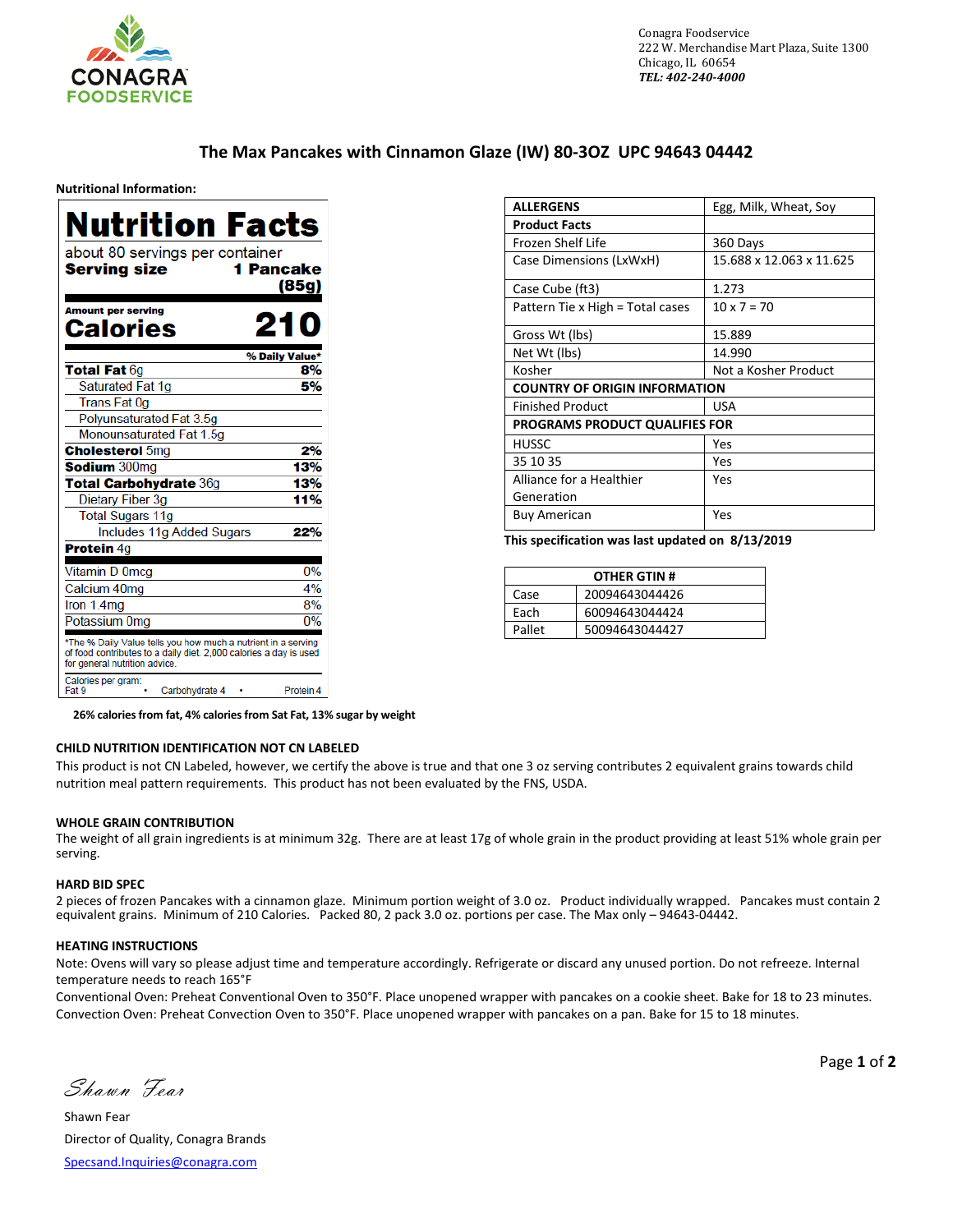

Conagra Foodservice 222 W. Merchandise Mart Plaza, Suite 1300 Chicago, IL 60654 *TEL: 402-240-4000*

## **INGREDIENTS**

Water, Whole Wheat Flour (Ultragrain®), Enriched Wheat Flour (Wheat Flour, Niacin, Reduced Iron, Thiamin Mononitrate, Riboflavin, Folic Acid), Sugar, Soybean Oil, Dextrose, Buttermilk, Eggs, Leavening (Sodium Bicarbonate, Sodium Aluminum Phosphate, Monocalcium Phosphate), Salt, Soy Lecithin, Cinnamon, Natural Flavors, Xanthan Gum. CONTAINS: EGG, MILK, SOY, WHEAT.

Shawn Fear

Shawn Fear Director of Quality, Conagra Brands [Specsand.Inquiries@conagra.com](mailto:Specsand.Inquiries@conagra.com)

Page **2** of **2**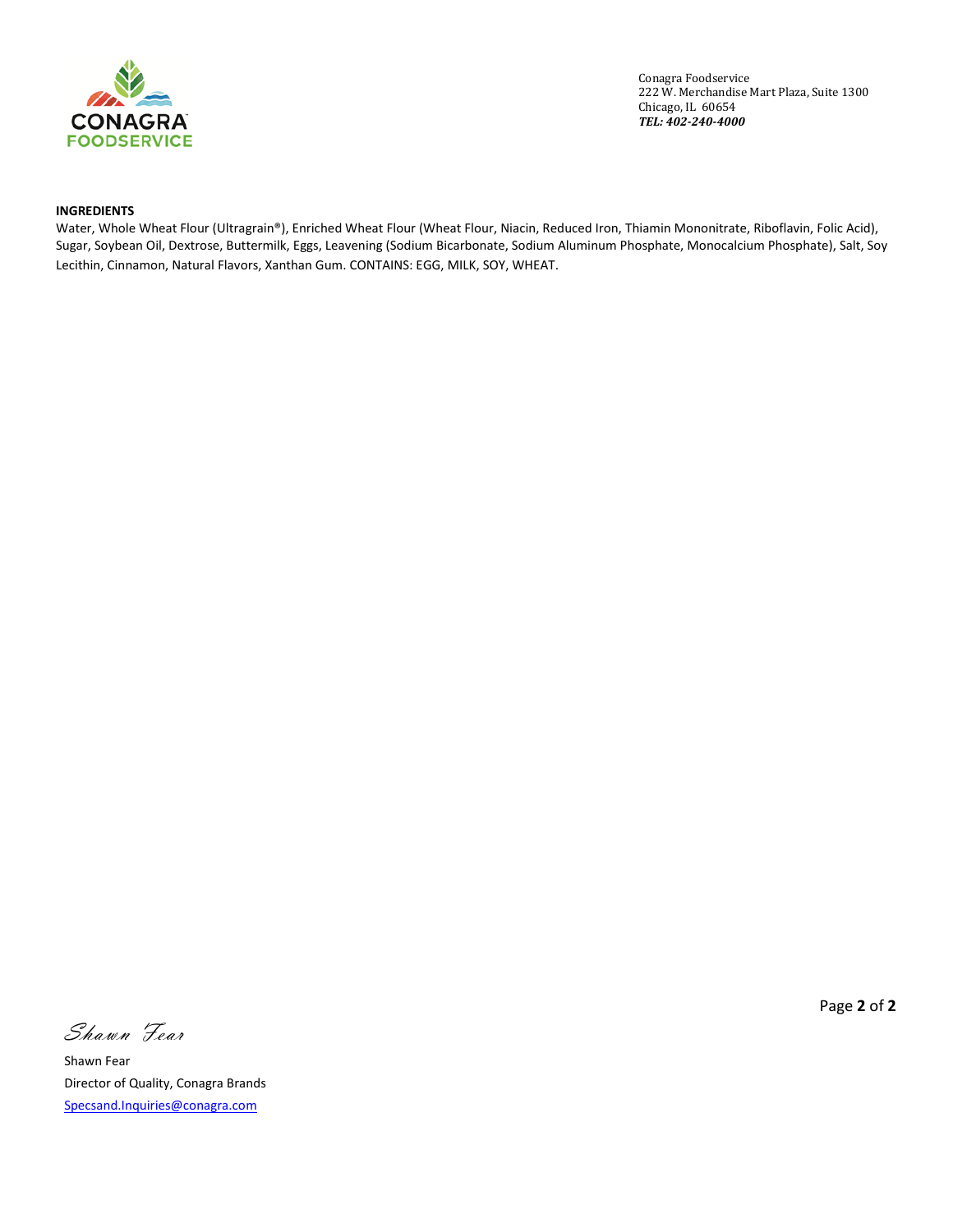

# Formulation Statement for Documenting Grains in School Meals Required Beginning SY 2014-2015 (Crediting Standards Based on Grams of Creditable Grains)

School Food Authorities (SFAs) should include a copy of the label from the purchased product package in addition to the following information on letterhead signed by an official company representative. Grain products may be credited based on previous standards through SY 2012-2013. The new crediting standards for grains (as outlined in Policy Memorandum SP 30-2012) must be used beginning SY 2014-1015. SFAs have the option to choose the crediting method that best fits the specific needs of the menu planner.

| Product Name: | The Max Cinnamon Glaze Pancakes | Code No.:    | 9464304442                                                                             |
|---------------|---------------------------------|--------------|----------------------------------------------------------------------------------------|
| Manufacturer: | Conagra Brands                  | Serving Size | 1 Pancake (85g)<br>(raw dough weight may be used to calculate creditable grain amount) |

## I. Does the product meet the Whole Grain-Rich Criteria: Yes  $\boxtimes$  No  $\Box$

(Refer to SP 30-2012 Grain Requirements for the National School Lunch Program and School Breakfast Program.)

II. Does the product contain non- creditable grains: Yes  $\Box$  No  $\boxtimes$  How many grams: (Products with more than 0.24 oz equivalent or 3.99 grams for Groups A-G or 6.99 grams for Group H of non-creditable grains may not credit towards the grain requirements for school meals.) .)

III. Use Policy Memorandum SP 30-2012 Grain Requirements for the National School Lunch Program and School Breakfast Program: Exhibit A to determine if the product fits into Groups A-G (baked goods), Group H (cereal grains) or Group I (RTE breakfast cereals). (Different methodologies are applied to calculate servings of grain component based on creditable grains. Groups A-G use the standard of 16grams creditable grain per oz eq; Group H uses the standard of 28grams creditable grain per oz eq; and Group I is reported by volume or weight.)

C

## Indicate to which Exhibit A Group (A-I) the Product Belongs:

| <b>Description of Creditable</b><br>Grain Ingredient* | <b>Grams of Creditable Grain</b><br>Ingredient per Portion1<br>A | <b>Gram Standard of</b><br>Creditable Grain per oz<br>equivalent<br>$(16g \text{ or } 28g)_{2}$<br>В | <b>Creditable Amount</b><br>$A \div B$ |
|-------------------------------------------------------|------------------------------------------------------------------|------------------------------------------------------------------------------------------------------|----------------------------------------|
|                                                       |                                                                  |                                                                                                      |                                        |
| Whole Wheat Flour                                     | 18.09                                                            | 16                                                                                                   | 1.13                                   |
| <b>Enriched Wheat Flour</b>                           | 17.32                                                            | 16                                                                                                   | 1.08                                   |
|                                                       |                                                                  |                                                                                                      |                                        |
|                                                       |                                                                  |                                                                                                      | 2.21                                   |
| Total Creditable Amount <sup>3</sup>                  |                                                                  |                                                                                                      | 2.00                                   |

Creditable grains are whole-grain meal/flour and enriched meal/flour.

<sup>1</sup> (Serving size) **X** (% of creditable grain in formula). Please be aware that serving sizes other than grams must be converted to grams.

<sup>2</sup> Standard grams of creditable grains from the corresponding Group in Exhibit A.

<sup>3</sup>Total Creditable Amount must be rounded *down* to the nearest quarter (0.25) oz eq. Do **not** round up.

| Total weight (per portion) of product as purchased                                                                         | 85g  |     |                                                                                              |               |
|----------------------------------------------------------------------------------------------------------------------------|------|-----|----------------------------------------------------------------------------------------------|---------------|
| Total contribution of product (per portion)                                                                                | 2.00 |     |                                                                                              | oz equivalent |
| I certify that the above information is true and correct and that a                                                        |      | 3.0 | ounce portion of this product (ready for                                                     |               |
| serving) provides<br>2.00                                                                                                  |      |     | oz equivalent Grains. I further certify that non-creditable grains are not above 0.24 oz eq. |               |
| per portion. Products with more than 0.24 oz equivalent or 3.99 grams for Groups A-G or 6.99 grams for Group H of          |      |     |                                                                                              |               |
| non-creditable grains may not credit towards the grain requirements for school meals. This estimate of equivalents has not |      |     |                                                                                              |               |
| been evaluated by the FNS or USDA                                                                                          |      |     |                                                                                              |               |

| David Schuett MS RD | <b>Sr.</b> Nutritionist |                     |  |
|---------------------|-------------------------|---------------------|--|
| Signature           | Title                   |                     |  |
| David Schuett MS RD | 8/13/19                 |                     |  |
| Printed Name        | Date                    | <b>Phone Number</b> |  |